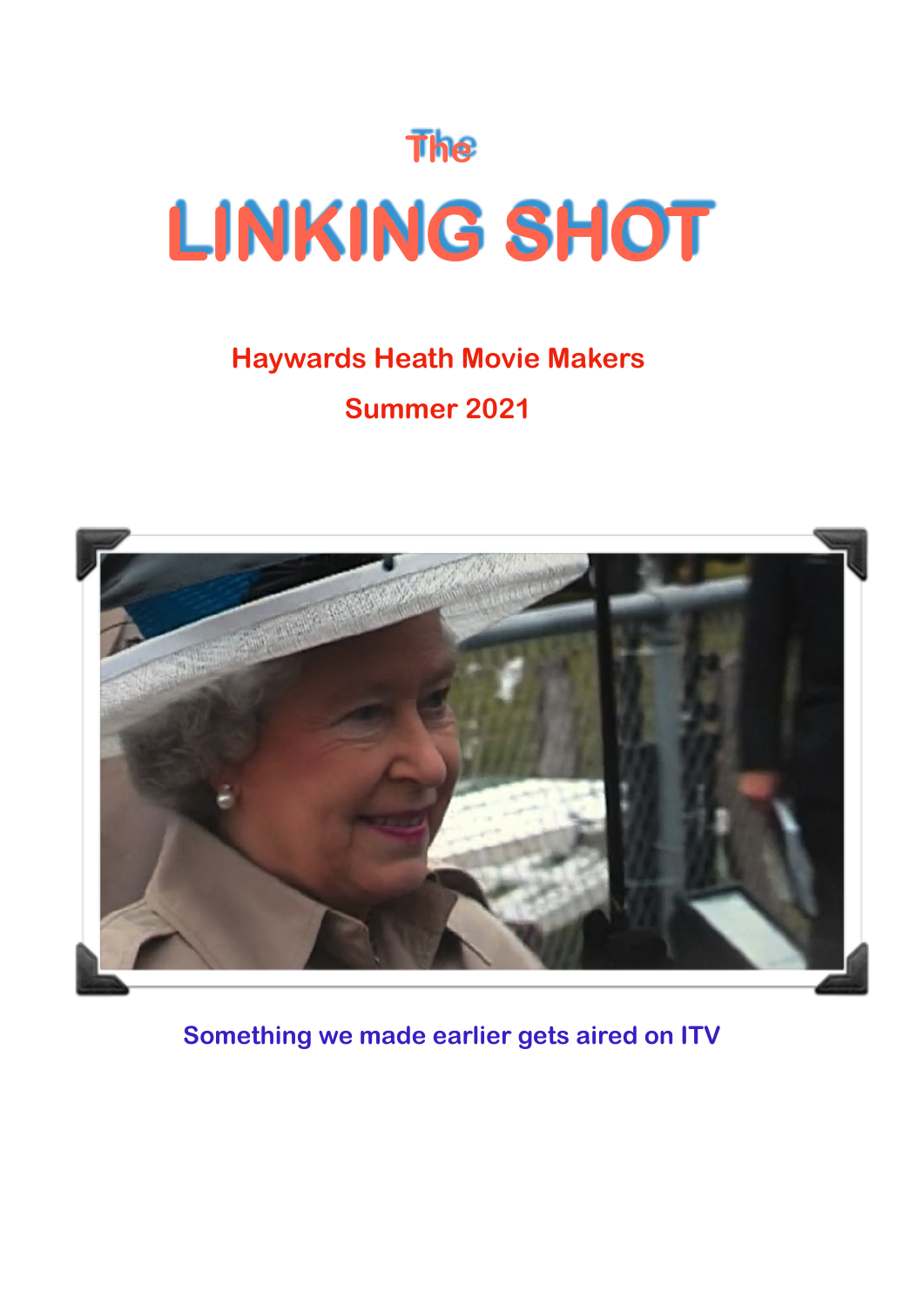## Chairman David's Deliberations

I expect that by now virtually all of you will have had both doses of the Covid vaccine which has given us some confidence to make a start back to some form of normality. Personally, I am happy to stay as I've been for the last year or so especially as the infection rates are rising again as this dreaded virus mutates. We all need to continue to be sensible after all!

I had a chat with Ron Prosser the other day, who was having problems with writing to a blu-ray disc from his Mac Final Cut pro. Strangely, I was suffering the same problem on my PC based Magix Movie Edit pro. Ron's error message was "media not recognised" and after consulting with our other Mac guru Rod Willerton, it was resolved. My problem was that suddenly I was not authorised to use the blu-ray burning plug-in. It had worked perfectly in the past but, I had upgraded my computer with new motherboard, processor and memory. I had sent a message to Magix customer support but at the time of our conversation I'd had no response from them. A few weeks later when I fired up Magix again, a window pooped up which listed my PC hardware, both present and past. This message also inviting me to "decommission" the old hardware. Having done this and re-started the programme again it was now back to normal. Magix obviously has quite strong security systems in place to protect their products.

The "Trail Camera" I mentioned last time was set up in a neighbour's field on a convenient fence post. It has recorded a lot of deer movements both at night and day. There is also evidence that it has been triggered by Bats. However, as it only cost just under £20, the quality of the images is not that great even though it does record in 1080p. But it is probably let down by the camera optics which will be cheap and nasty! The night shots are very grainy too as the gain is increased to be able to record a usable image. It does have the advantage of running happily on 4 AA rechargeable batteries for 10 days or so. The other problem is that it has a 0.5sec trigger time which means that you're lucky if you catch the rear end of a fast moving fox!

So I have upgraded to a camera that has a 0.2sec trigger time, separate day and night cameras and side movement sensors. I haven't yet set this one up in the field as it appears to be quite fussy about the battery voltage. This one requires 8 AA batteries giving an output of 12Volts (1.5V/cell). My NiMH rechargeables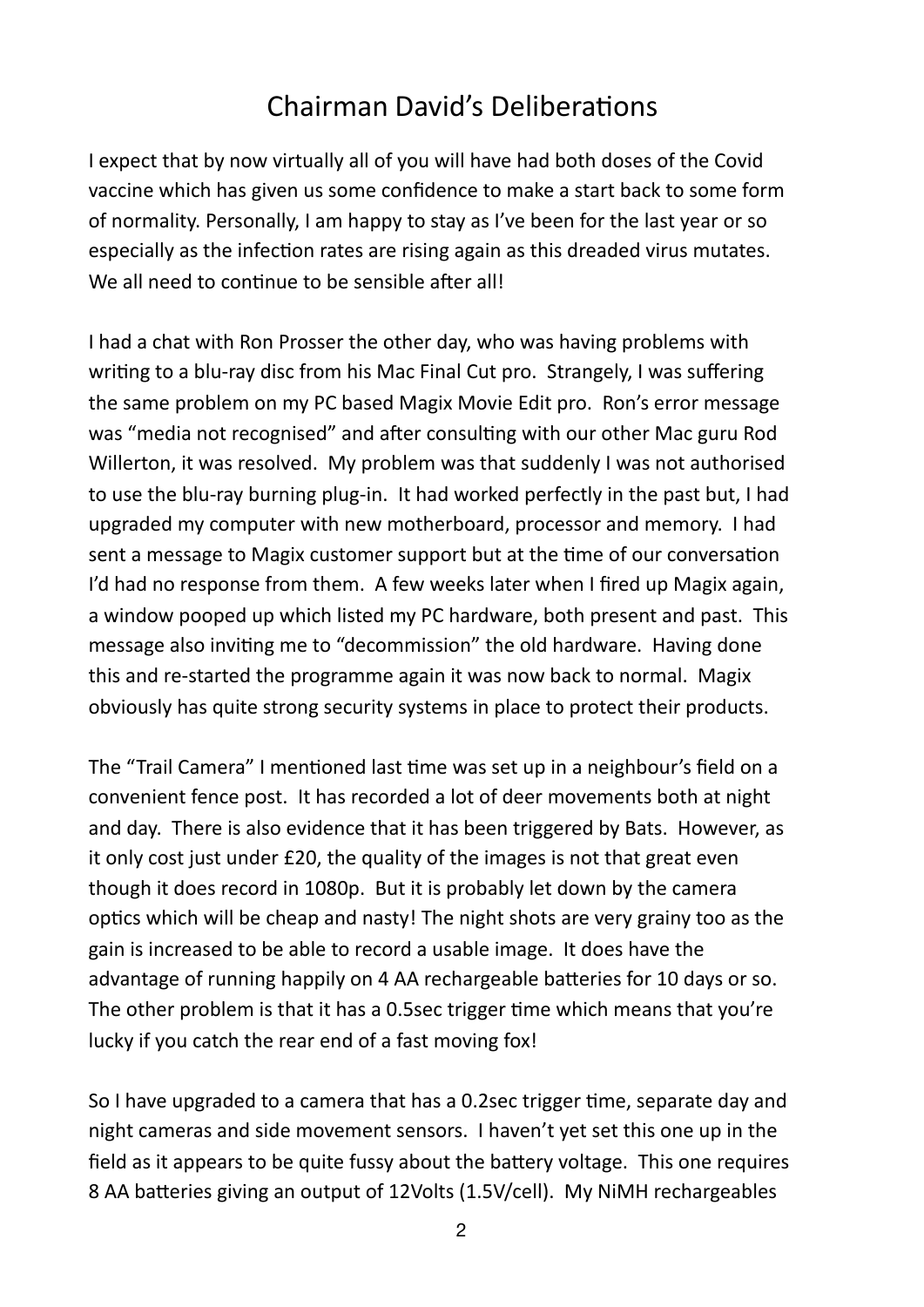can only muster 9.6Volts (1.2V/cell) which means it only seems to record for roughly 2 days before shutting down. To power it from 8 standard long-life Alkaline batteries every 2 weeks or so would end up being quite expensive. So I have ordered 8 Li-on AA cells plus charger that have a cell voltage of 1.5Volts but these are yet to arrive.

So I'll keep you posted on my progress. That's all for now.

See you at our next meeting.

## David Fenn

## **The Queen Unseen**

The letter was from a researcher at Factual Fiction, a new Yorkshire-based production business specialising in factual and scripted television. It appeared in Projections issue number 102, a magazine for film collectors that I take. The appeal was for unseen/rare footage of the Queen and the Duke of Edinburgh for inclusion in a documentary.

Haywards Heath Movie Makers recorded a visit by the Queen and the Duke of Edinburgh to the South of England Show at nearby Ardingly in June 2002 so I wondered whether the film might be of interest.

In early February, after some email correspondence with Factual Fiction, I uploaded an unlisted copy of the film to YouTube, and sent a link to them for viewing. The message came back that it could certainly be of interest. Although at that stage they were fairly far along in the production process, they asked me to obtain permission in principle from the club committee to use the film in case they wanted to include any of the footage in the proposed programme.

The committee was shortly due to meet on Zoom, so I was able to bring this to their attention quite quickly. Everyone was happy in principle, but we wanted to see the conditions of any licence before final approval.

The next step in the process was to send an uncompressed video file to Factual Fiction for further consideration. Although the film was only around 10 minutes long, and made in standard definition, the full file size was 2.32 GB, and therefore too large to send via WeTransfer, our normal go-to file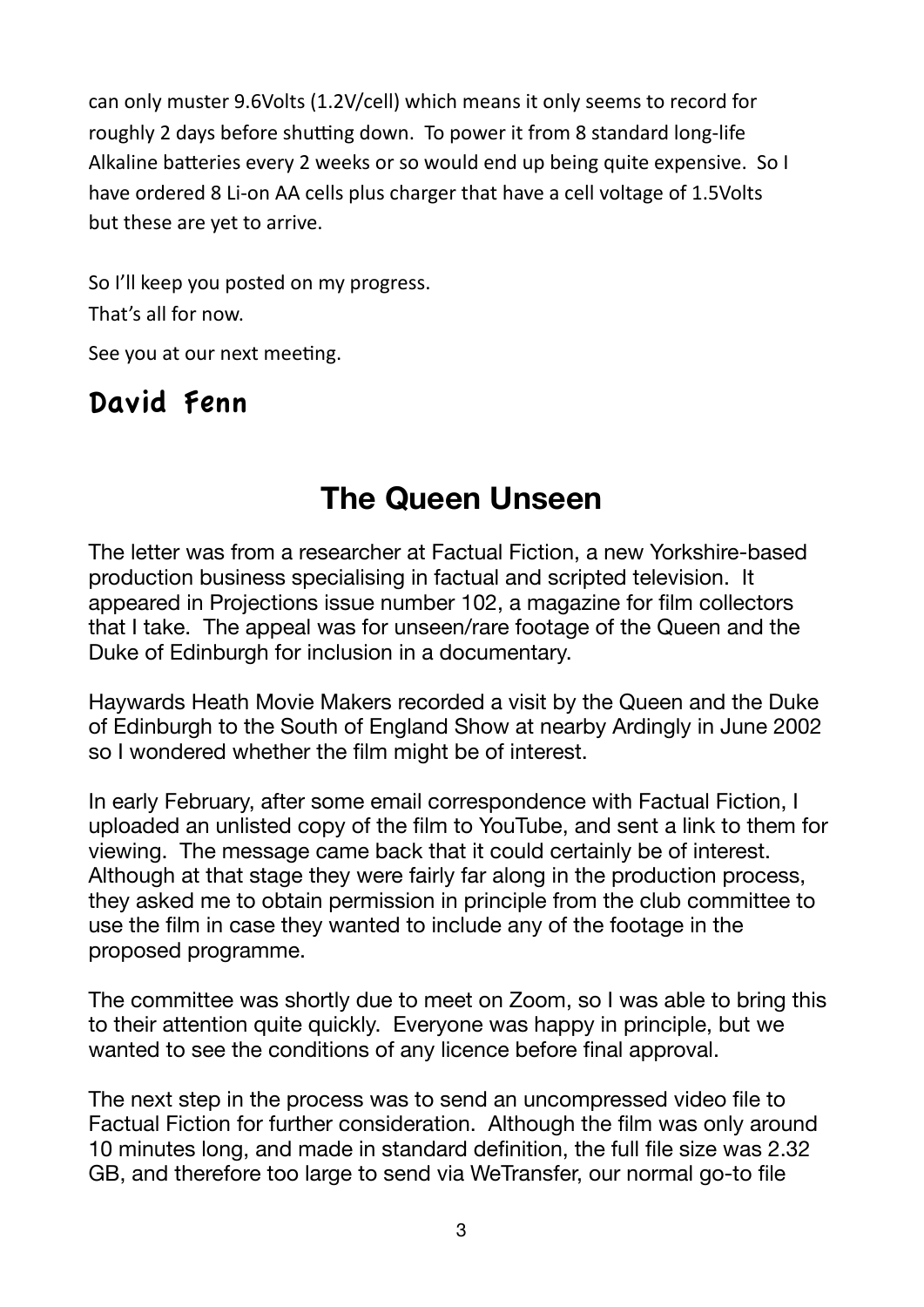transfer service. I decided therefore to upload the film to Google Drive as this did not exceed their file size limit of 15 GB.

Once received, still in early February, Factual Fiction informed me that they were not far from finishing the project, but someone would be in touch if they wanted to go ahead. They told me that it might be a few weeks before we heard anything as it could take a while for decisions to be made. I was also given to understand that the programme was scheduled to be aired in April.

Whilst waiting, memories were stirred about the making of the original film. A former club chairman, David Chesterfield, managed to obtain three press passes for the day of the visit. He asked for two volunteers to join him resulting in Roy and I getting involved. Although the reputation of the site for being waterlogged is well known locally, the weather forecast had been for a dry sunny day, so we were not surprised to find early rain, wet ground, and lots of glorious mud!

The three intrepid cameramen, suitably wellington booted, were deployed at different parts of the show ground, initially along the route of the carriage procession. We were then assigned to various areas. David went to the main arena, Roy to the cattle exhibition, and myself to the fur and feather marquee. We were all given strict instructions about distancing from the Queen, or the Duke, and off we went.



We all found that, despite being kept back by Royal staff, we were able to take some very good close-ups of the Queen. In my section there was a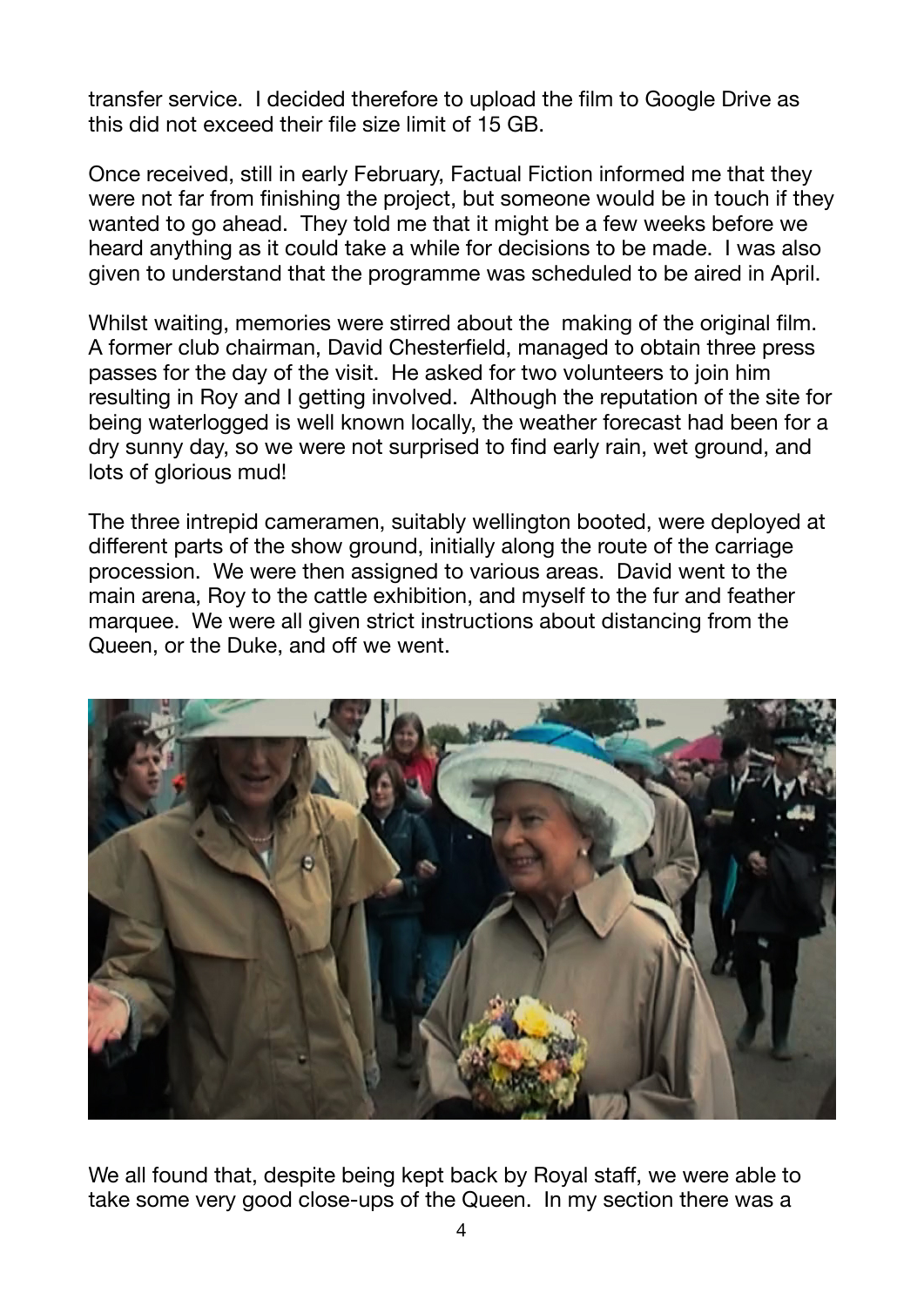cacophony of noise from the various hens, cockerels, bantams, etc. It was lovely to film the children all lined up holding their prized exhibits, which also included rabbits and guinea pigs.

The final, 10 minute film was well received when it was shown to a limited audience at one of our club's annual public shows.

By the end of March we hadn't heard anything from Factual Film so we assumed that they were not using any of the material sent to them. Then, suddenly, on March 31st, we were contacted, and asked to sign a materials release form. Now the production company were in a great hurry, and wanted the form signed 'yesterday'! I quickly circulated the form by email to the rest of our club committee, who OK'd everything. Our treasurer, Ray, was particularly happy as a fee of £200 was mentioned. Liz signed the release as club secretary, and the form was scanned and emailed.



So it was that the programme, "The Queen Unseen", was broadcast on ITV on Thursday, 8th April. 24 seconds from our production were used. None of the material that I took in the fur and feather marquee appeared, but that didn't matter. The main thing was that HHMM benefited with the welcome sum of £200, and we obtained national exposure as a mention was made in the programme's credits.

You never know what might be of interest to others lurking in your own archives!

Rod